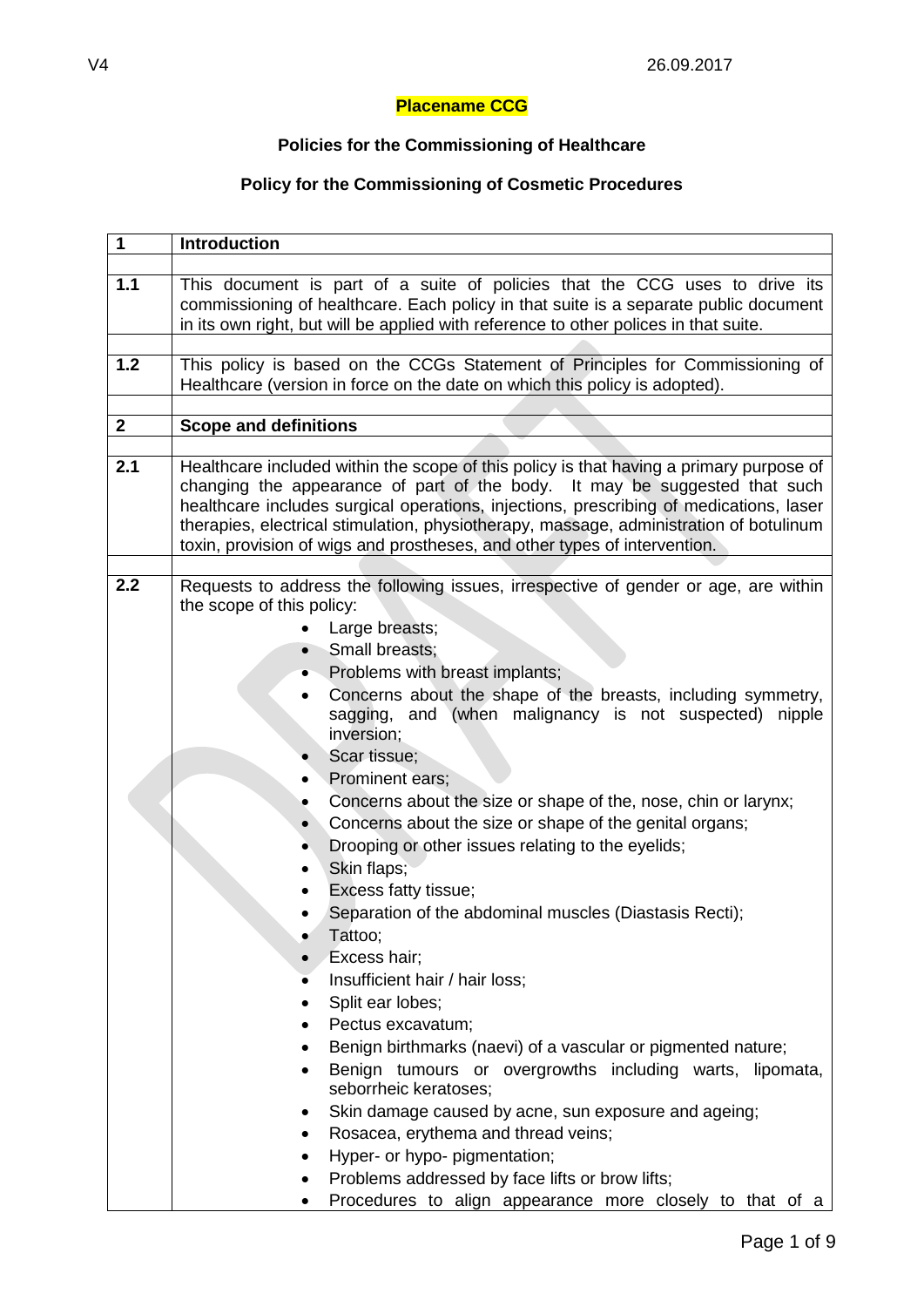$\overline{\mathbf{1}}$ 

|     | particular gender;<br>Revision of scars or keloid scars.                                                                                                         |
|-----|------------------------------------------------------------------------------------------------------------------------------------------------------------------|
|     | Other conditions that the CCG considers to be equivalent to the<br>above.                                                                                        |
|     |                                                                                                                                                                  |
| 2.3 | The following are not within the scope of this policy:                                                                                                           |
|     | Procedures to manage cleft lip and / or cleft palate;<br>Procedures on the genital organs as part of a package of gender<br>$\bullet$                            |
|     | reassignment;                                                                                                                                                    |
|     | A procedure having the primary purpose of repairing a hernia to treat or                                                                                         |
|     | prevent pain, discomfort, strangulation or incarceration, even if that                                                                                           |
|     | procedure uses an abdominoplasty approach;                                                                                                                       |
|     | Hair depilation as part of the management of a symptomatic or potentially<br>$\bullet$<br>symptomatic pilonidal sinus;                                           |
|     | Treatments for hyperhidrosis;                                                                                                                                    |
|     | Treatments undertaken as part of an ongoing package of cancer                                                                                                    |
|     | treatment;                                                                                                                                                       |
|     | Cosmetic procedures for people undergoing gender reassignment if                                                                                                 |
|     | those procedures fall within the commissioning remit of NHS England.                                                                                             |
|     | Reconstructive surgery following trauma or cancer.                                                                                                               |
| 2.4 | The CCG recognises that a patient may have a concern about their appearance,                                                                                     |
|     | which may or may not be caused by or amount to a medical condition and they may                                                                                  |
|     | wish to have a service provided to improve their appearance. The CCG also                                                                                        |
|     | recognises that they may be distressed by their appearance and by the fact that they<br>may not meet the criteria specified in this commissioning policy.        |
|     |                                                                                                                                                                  |
|     | Such features place the patient within the group to whom this policy applies and do                                                                              |
|     | not make them exceptions to it.                                                                                                                                  |
| 2.5 | For the purpose of this policy the CCG defines:                                                                                                                  |
|     |                                                                                                                                                                  |
|     | "Cosmetic" as relating to appearance.                                                                                                                            |
|     | "Pathology" (adjective "pathological") is defined as a biologically based health<br>problem which, in a cosmetic context, is likely to be caused by a congenital |
|     | (including genetic) anomaly, infection or inflammation, trauma, neoplasia, or                                                                                    |
|     | premature degeneration. The CCG also recognises mental pathology in                                                                                              |
|     | certain circumstances.                                                                                                                                           |
| 2.6 | A transgender person will be considered for the purposes of this policy as being a                                                                               |
|     | person in their chosen gender. For the avoidance of doubt, transgender status will                                                                               |
|     | not be taken into account and will not be a matter of exceptionality.                                                                                            |
| 3   | <b>Appropriate Healthcare</b>                                                                                                                                    |
|     |                                                                                                                                                                  |
| 3.1 | The purpose of cosmetic surgery is normally to change the appearance.                                                                                            |
| 3.2 | Some requests for cosmetic procedures arise from an appearance which is not                                                                                      |
|     | Such procedures do not have the intended outcome of preventing,<br>pathological.                                                                                 |
|     | diagnosing or treating a medical condition (paragraph 3.3a of the Statement of                                                                                   |
|     | Therefore, such requests do not accord with the Principle of<br>Principles).                                                                                     |
|     | Appropriateness.                                                                                                                                                 |
| 3.3 | Some requests for cosmetic procedures arise from an appearance which, although                                                                                   |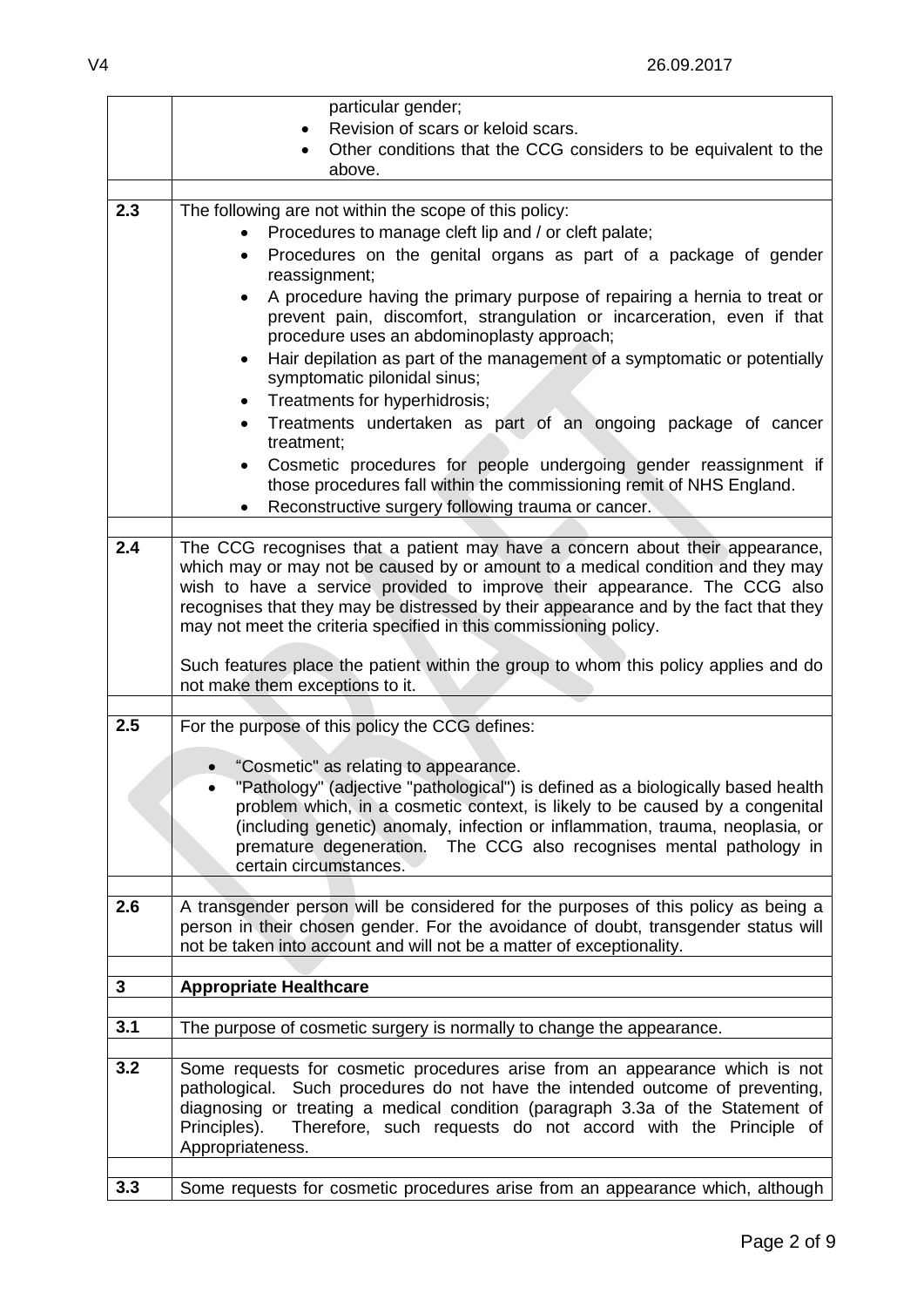related to pathology, is causing no significant symptoms apart from the appearance and the distress resulting from that appearance. A substantial number of people in the population will have these features. The CCG considers other services competing for the same CCG resource more clearly have a purpose of preserving life or of preventing grave health consequences (paragraph 3.4(f) of the Statement of Principles). The CCG also considers that the use of healthcare for the problem in question would amount to excessive medicalisation (paragraph 3.4(g) of the Statement of Principles). Therefore, such requests do not accord with the Principle of Appropriateness. **4 Effective Healthcare 4.1** The CCG does not call into question the effectiveness of cosmetic procedures and therefore this policy does not rely on the Principle of Effectiveness. Nevertheless, if a patient is considered exceptional in relation to the principles on which the policy does rely, the CCG may consider whether the purpose of the treatment is likely to be achieved in this patient without undue adverse effects before confirming a decision to provide funding. **5 Cost Effectiveness 5.1** The CCG does not call into question the cost-effectiveness of cosmetic procedures and therefore this policy does not rely on the Principle of Cost-Effectiveness. Nevertheless, if a patient is considered exceptional in relation to the principles on which the policy does rely, the CCG may consider whether the treatment is likely to be Cost Effective in this patient before confirming a decision to provide funding. **6 Ethics 6.1** The CCG does not call into question the ethics of cosmetic procedures and therefore this policy does not rely on the Principle of Ethics. Nevertheless, if a patient is considered exceptional in relation to the principles on which the policy does rely, the CCG may consider whether the treatment is likely to raise ethical concerns in this patient before confirming a decision to provide funding. **7 Affordability 7.1** The CCG has a limited budget and must make difficult choices. As a result of the need to manage resources within budget, the Principle of Affordability is a basis for making restrictions to the commissioning of cosmetic healthcare. **8 Policy 8.1** The CCG will not routinely commission any treatments or procedures that have the primary purpose of changing the appearance of a part of the body. For clarity, the following procedures have been categorised as either 'not routinely funded' or 'restricted'. An explanation of these definitions are as follows: **Not routinely funded:** The CCG will **only** fund the treatment if funding is approved on an exceptional case basis following the submission of an Individual Funding Request (IFR) as the CCG considers these procedures to be cosmetic.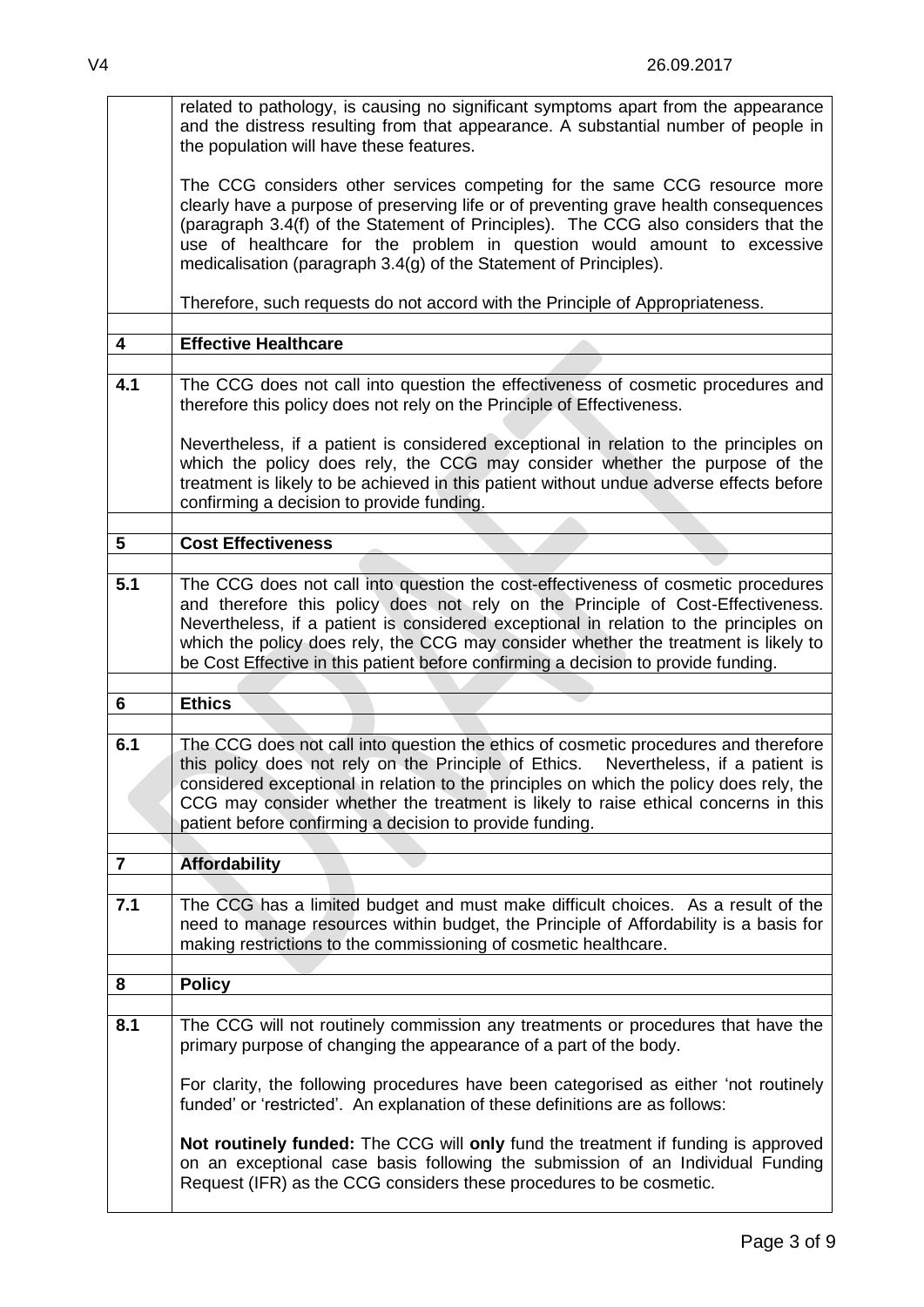|       | Should a clinician wish to undertake a procedure to address a functional problem that<br>the CCG considers to be cosmetic, then it would be necessary for them to submit an<br>individual funding request for consideration.                                                                                                                                                                                                                         |  |
|-------|------------------------------------------------------------------------------------------------------------------------------------------------------------------------------------------------------------------------------------------------------------------------------------------------------------------------------------------------------------------------------------------------------------------------------------------------------|--|
|       | Restricted: The CCG will fund the treatment to address a functional problem if the<br>patient meets all the stipulated policy criteria.                                                                                                                                                                                                                                                                                                              |  |
| 8.1.1 | <b>Breast Reduction: Restricted</b>                                                                                                                                                                                                                                                                                                                                                                                                                  |  |
|       | The CCG will commission breast reduction surgery in the following circumstances:                                                                                                                                                                                                                                                                                                                                                                     |  |
|       | at least 500 grams of breast tissue will be removed during the procedure.<br>a)<br><b>AND</b>                                                                                                                                                                                                                                                                                                                                                        |  |
|       | the patient has maintained a stable BMI of no more than $27.5$ kg/m <sup>2</sup> during the<br>b)<br>previous 24 month period.                                                                                                                                                                                                                                                                                                                       |  |
|       | <b>AND EITHER:</b><br>There is inflammation and/or infection of the skin folds (intertrigo) with<br>$\mathsf{c}$<br>breakdown of the integrity of the skin.                                                                                                                                                                                                                                                                                          |  |
|       | This will be demonstrated by evidence of cellulitis, skin ulceration, abscesses,<br>lymphedema, skin necrosis or equivalent that has been persistent for at least<br>six months despite compliance with nonsurgical treatment (e.g. meticulous<br>skin hygiene; dressings; clothing that minimizes skin fold contact; topical<br>antifungal agents, antibiotics or corticosteroids as clinically appropriate);                                       |  |
|       | OR ALL OF THE FOLLOWING                                                                                                                                                                                                                                                                                                                                                                                                                              |  |
|       | d)<br>i) The patient has persistent neck, shoulder or back pain which is disabling and<br>meets the requirements of Appendix 2 of the Statement of Principles<br>The pain has not been relieved by a course of physiotherapy and analgesia<br>ii)<br>A physiotherapy report is provided that describes the treatments that have<br>iii)<br>been tried and failed and the report confirms that the pain is attributable to<br>the size of the breasts |  |
|       | The patient's physical symptoms persist despite the wearing of a<br>$\overline{\mathsf{iii}}$ )<br>professionally fitted bra                                                                                                                                                                                                                                                                                                                         |  |
|       | iv) The specialist clinical opinion is that the proposed procedure will<br>substantially reduce the pain.                                                                                                                                                                                                                                                                                                                                            |  |
|       | Mastopexy will be commissioned when this is required as part of the planned<br>approach for a patient who fulfils the above policy criteria for breast reduction and the<br>intention is to undertake the procedure concurrently.                                                                                                                                                                                                                    |  |
| 8.1.2 | <b>Breast Augmentation: Not routinely funded</b>                                                                                                                                                                                                                                                                                                                                                                                                     |  |
| 8.1.3 | <b>Mastopexy: Not routinely funded</b>                                                                                                                                                                                                                                                                                                                                                                                                               |  |
| 8.1.4 | Surgical correction of breast asymmetry: Not routinely funded                                                                                                                                                                                                                                                                                                                                                                                        |  |
| 8.1.5 | Surgical correction of gynaecomastia: Not routinely funded                                                                                                                                                                                                                                                                                                                                                                                           |  |
| 8.1.6 | <b>Breast implant removal: Restricted</b>                                                                                                                                                                                                                                                                                                                                                                                                            |  |
|       | The CCG will commission the removal of breast implants under the following<br>circumstances:                                                                                                                                                                                                                                                                                                                                                         |  |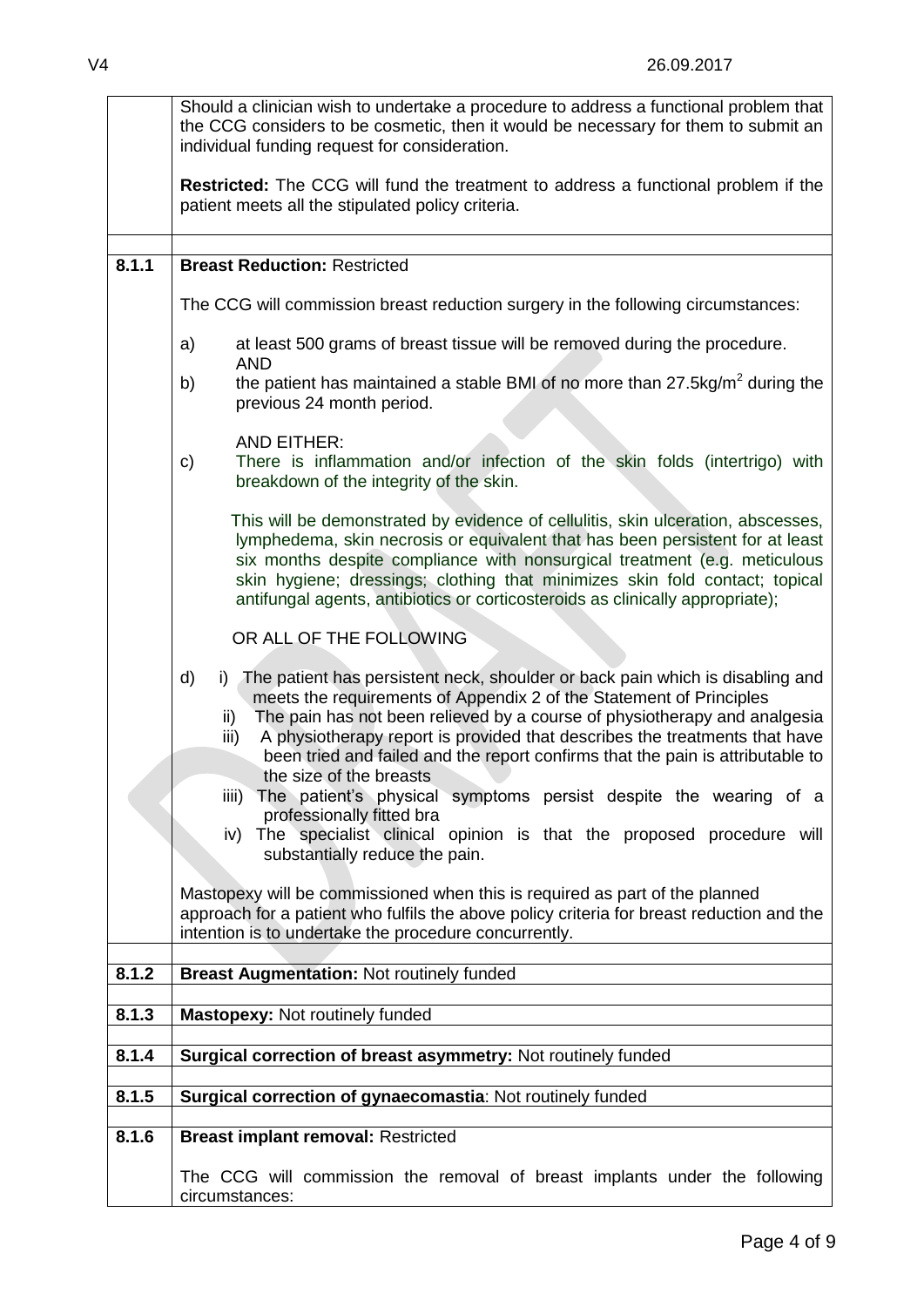|        | a)         | the implant was manufactured by Poly Implant Prothese (PIP) between 2001<br>and 2010 and the requirements of any relevant Department of Health                                                                                                                                                                                |
|--------|------------|-------------------------------------------------------------------------------------------------------------------------------------------------------------------------------------------------------------------------------------------------------------------------------------------------------------------------------|
|        |            | guidance in force at the time of the request are met.<br><b>OR</b>                                                                                                                                                                                                                                                            |
|        | b)         | there is evidence that the implants have ruptured<br><b>OR</b>                                                                                                                                                                                                                                                                |
|        | C)         | there is evidence of capsular contracture and the patient is experiencing<br>significant pain.                                                                                                                                                                                                                                |
|        | d)         | <b>OR</b><br>there is evidence, not available at the time of the implantation, that there is an                                                                                                                                                                                                                               |
|        |            | increased risk of developing breast cancer (either as a result of an emerging<br>family history, or as a result of a malignant diagnosis in the contralateral<br>breast) and the implant is impairing mammography.<br><b>OR</b>                                                                                               |
|        | e)         | the contralateral breast implant satisfies one of the above criteria, is being<br>removed, and the patient is requesting bilateral removal.                                                                                                                                                                                   |
| 8.1.7  |            |                                                                                                                                                                                                                                                                                                                               |
|        |            | <b>Breast implant replacement: Restricted</b>                                                                                                                                                                                                                                                                                 |
|        |            | The CCG will commission the supply and insertion of a replacement breast implant<br>under the following circumstances:                                                                                                                                                                                                        |
|        | a)         | the original implant was supplied and inserted by the NHS;<br><b>AND</b>                                                                                                                                                                                                                                                      |
|        | b)         | the removal of the implant is in accordance with this policy;<br><b>AND</b>                                                                                                                                                                                                                                                   |
|        | C)         | the replacement can be carried out as part of the same procedure as the                                                                                                                                                                                                                                                       |
|        |            | removal of the previous implant.                                                                                                                                                                                                                                                                                              |
|        |            | When the CCG funds a replacement implant it is the expectation that the surgeon will<br>explain the implications and risks in relation to breast screening and clinical detection<br>of breast cancer, and will record in the notes that the patient is aware of such risks<br>and takes responsibility for them.             |
|        |            |                                                                                                                                                                                                                                                                                                                               |
| 8.1.8  |            | Surgical correction of inverted nipples: Not routinely funded                                                                                                                                                                                                                                                                 |
|        |            |                                                                                                                                                                                                                                                                                                                               |
| 8.1.9  |            | <b>Liposuction: Not routinely funded</b>                                                                                                                                                                                                                                                                                      |
| 8.1.10 |            | Abdominoplasty/Apronectomy: Restricted.                                                                                                                                                                                                                                                                                       |
|        |            |                                                                                                                                                                                                                                                                                                                               |
|        |            | The CCG will commission Abdominoplasty/Apronectomy in the following<br>circumstances:-                                                                                                                                                                                                                                        |
|        | a)         | The patient has maintained a stable BMI measurement of no more than 27<br>$kg/m2$ during the previous 24 month period                                                                                                                                                                                                         |
|        | <b>AND</b> |                                                                                                                                                                                                                                                                                                                               |
|        | b)         | There is inflammation and/or infection of the skin folds (intertrigo) with<br>breakdown of the integrity of the skin                                                                                                                                                                                                          |
|        |            | This will be demonstrated by evidence of cellulitis, skin ulceration, abscesses,<br>lymphedema, skin necrosis or equivalent that has been persistent for at least<br>six months despite compliance with nonsurgical treatment (e.g. meticulous<br>skin hygiene; dressings; clothing that minimizes skin fold contact; topical |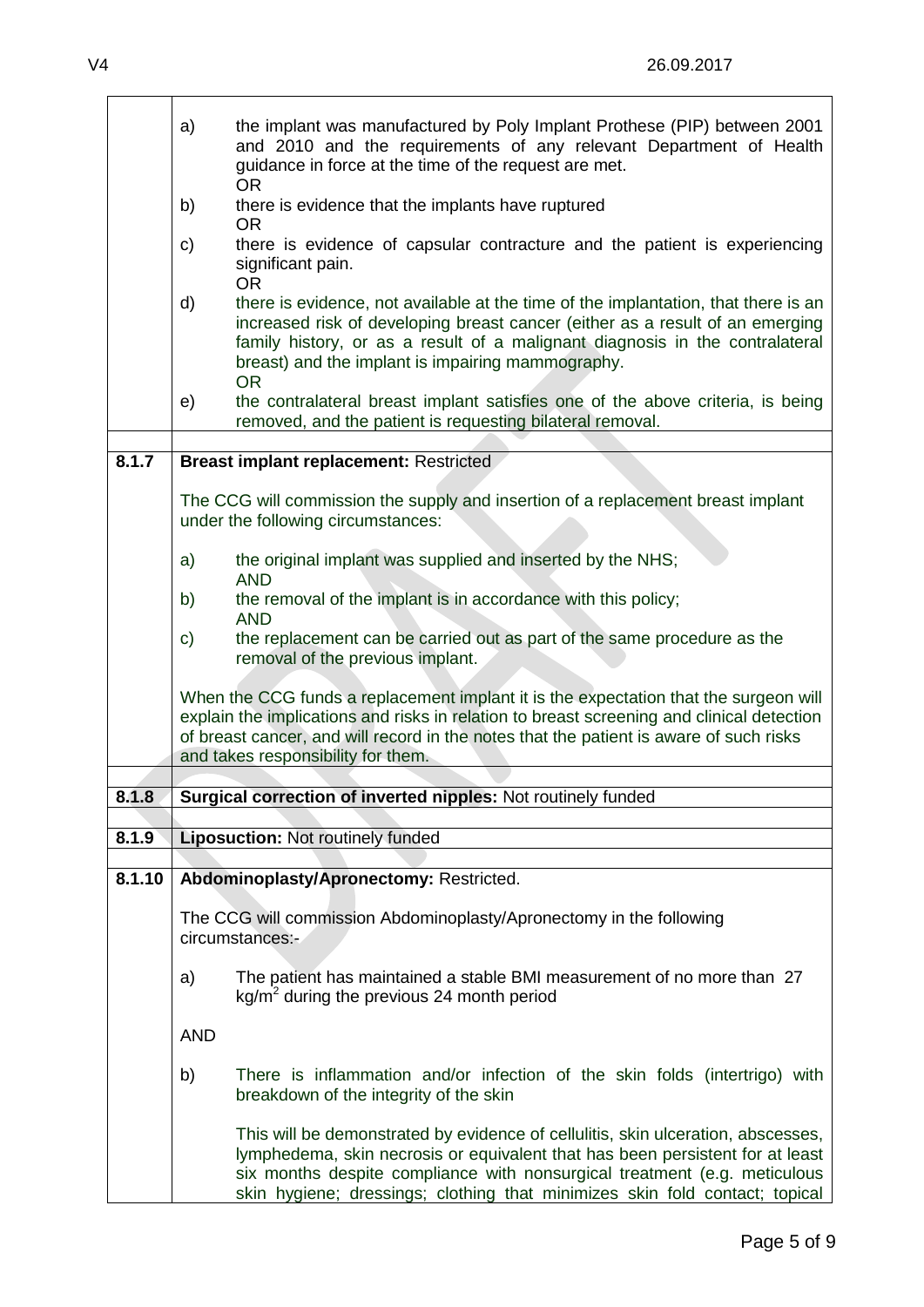|        | antifungal agents, antibiotics or corticosteroids as clinically appropriate).                                                                                                                                                                                                                                                                                                                                                 |
|--------|-------------------------------------------------------------------------------------------------------------------------------------------------------------------------------------------------------------------------------------------------------------------------------------------------------------------------------------------------------------------------------------------------------------------------------|
|        | <b>OR</b>                                                                                                                                                                                                                                                                                                                                                                                                                     |
|        | d)<br>The patient is experiencing problems associated with poorly fitting stoma<br>bags.                                                                                                                                                                                                                                                                                                                                      |
| 8.1.11 | Removal of excess skin (eg brachioplasty, thigh lift): Not routinely funded                                                                                                                                                                                                                                                                                                                                                   |
|        |                                                                                                                                                                                                                                                                                                                                                                                                                               |
| 8.1.12 | <b>Rhinoplasty: Restricted</b>                                                                                                                                                                                                                                                                                                                                                                                                |
|        | The CCG will commission rhinoplasties in the following circumstances:                                                                                                                                                                                                                                                                                                                                                         |
|        | To correct obstruction of the nasal airway                                                                                                                                                                                                                                                                                                                                                                                    |
| 8.1.13 | Pinnaplasty: Not routinely funded                                                                                                                                                                                                                                                                                                                                                                                             |
|        |                                                                                                                                                                                                                                                                                                                                                                                                                               |
| 8.1.14 | <b>Blepharoplasty:</b>                                                                                                                                                                                                                                                                                                                                                                                                        |
|        | The CCG will commission blepharoplasty in the following circumstance:                                                                                                                                                                                                                                                                                                                                                         |
|        | a) The patient has excess of loose skin around the eyes which (with robust<br>clinical evidence) is impairing vision within 30 degrees of the line of sight.<br>b) The patient has dermatochalasis (loose skin around the eyes) resulting in or<br>ore more of the following symptoms AND the symptoms have failed to<br>respond to conservative treatment:<br>Frequent headaches attributable to frontalis overaction<br>bi) |
|        | bii) Lateral wick syndrome                                                                                                                                                                                                                                                                                                                                                                                                    |
|        | biii) Lash ptosis causing visual problems<br>biv) Ocular surface disease which is causing pain or discomfort (eg due to                                                                                                                                                                                                                                                                                                       |
|        | entropion)                                                                                                                                                                                                                                                                                                                                                                                                                    |
| 8.1.15 | Face or brow lift: Restricted                                                                                                                                                                                                                                                                                                                                                                                                 |
|        |                                                                                                                                                                                                                                                                                                                                                                                                                               |
|        | Face or Brow lifts will not be performed to correct the natural process of aging. The<br>CCG will commission face or brow lifts in the following circumstances:                                                                                                                                                                                                                                                               |
|        | For congenital facial abnormalities<br>a)<br><b>OR</b>                                                                                                                                                                                                                                                                                                                                                                        |
|        | Facial Palsy (congenital or acquired paralysis)<br>b)<br><b>OR</b>                                                                                                                                                                                                                                                                                                                                                            |
|        | As part of the treatment for specific conditions affecting the facial skin e.g.<br>C)<br>cutis laxa, pseudoxanthoma elasticum, or neurofibromatosis<br><b>OR</b>                                                                                                                                                                                                                                                              |
|        | To correct the consequences of trauma<br>d)<br><b>OR</b>                                                                                                                                                                                                                                                                                                                                                                      |
|        | To correct deformity following surgery<br>e)<br>OR.                                                                                                                                                                                                                                                                                                                                                                           |
|        | The patient has brow ptosis which (with robust clinical evidence) is impairing<br>f)<br>vision within 30 degrees of the line of sight.                                                                                                                                                                                                                                                                                        |
| 8.1.16 | <b>Correction of Split Ear Lobes: Restricted.</b>                                                                                                                                                                                                                                                                                                                                                                             |
|        | The CCG will commission the correction of split ear lobes in the following<br>circumstance:                                                                                                                                                                                                                                                                                                                                   |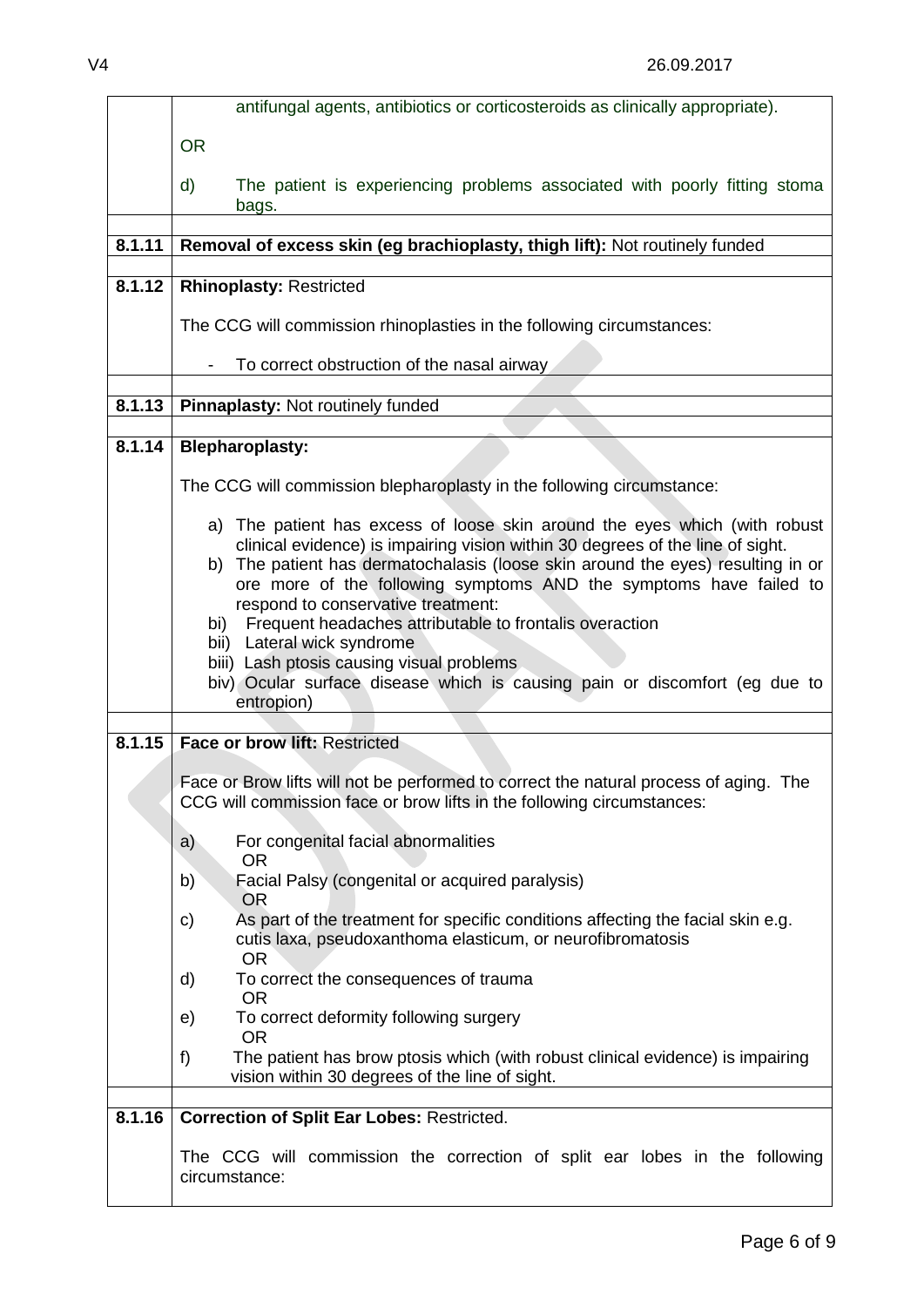|                     | The repair of a complete, unilateral traumatic tear caused by an accidental<br>ai)<br>force or assault.                                                                                                                                   |  |  |
|---------------------|-------------------------------------------------------------------------------------------------------------------------------------------------------------------------------------------------------------------------------------------|--|--|
|                     | The CCG will not commission the correction of split ear lobes in the following<br>circumstances:                                                                                                                                          |  |  |
|                     | the repair of deficits caused by the use of stretching devices intended to<br>aii)<br>produce a large hole in the ear lobe.                                                                                                               |  |  |
|                     | The repair of deficits caused by continual wearing of heavy ear jewellery that<br>b)<br>were clearly causing gradual damage progressing to split ear lobes.                                                                               |  |  |
| $\overline{8.1.17}$ | <b>Surgical Correction of Hair Loss: Not routinely funded</b>                                                                                                                                                                             |  |  |
| 8.1.18              | Provision of wigs: Restricted                                                                                                                                                                                                             |  |  |
|                     | The CCG will commission wigs and prostheses for the correction of hair loss in the<br>following circumstances:                                                                                                                            |  |  |
|                     | As part of cancer or trauma pathways. Funding will normally be provided for<br>a)<br>one device per patient and replacements will be offered not more frequently<br>than once every three years and then will be subject to assessment of |  |  |
|                     | continuing need.                                                                                                                                                                                                                          |  |  |
| 8.1.19              | Removal of excess hair: Not routinely funded                                                                                                                                                                                              |  |  |
| 8.1.20              | Tattoo Removal: Not routinely funded.                                                                                                                                                                                                     |  |  |
|                     |                                                                                                                                                                                                                                           |  |  |
| 8.1.21              | <b>Removal of skin lesions: Restricted</b>                                                                                                                                                                                                |  |  |
|                     | Removal methods included in this policy section include:                                                                                                                                                                                  |  |  |
|                     | Surgical excision                                                                                                                                                                                                                         |  |  |
|                     | Cauterisation                                                                                                                                                                                                                             |  |  |
|                     |                                                                                                                                                                                                                                           |  |  |
|                     | Cryosurgery<br>$\sim$                                                                                                                                                                                                                     |  |  |
|                     | Cryotherapy<br>Electrodessication and curettage                                                                                                                                                                                           |  |  |
|                     | Keratolysis                                                                                                                                                                                                                               |  |  |
|                     | Chemical peeling                                                                                                                                                                                                                          |  |  |
|                     | Laser destruction                                                                                                                                                                                                                         |  |  |
|                     | Dermabrasion                                                                                                                                                                                                                              |  |  |
|                     | Skin lesions covered by this section of the policy include:                                                                                                                                                                               |  |  |
|                     | Lipomata                                                                                                                                                                                                                                  |  |  |
|                     | <b>Epidermoid Cyst</b>                                                                                                                                                                                                                    |  |  |
|                     | Sebaceous Cyst                                                                                                                                                                                                                            |  |  |
|                     | <b>Pilar Cyst</b><br>-<br>Xantheslasmata                                                                                                                                                                                                  |  |  |
|                     | Seborrhoeic Keratoses                                                                                                                                                                                                                     |  |  |
|                     | Dermatofibromata                                                                                                                                                                                                                          |  |  |
|                     | Milia                                                                                                                                                                                                                                     |  |  |
|                     | Skin tags                                                                                                                                                                                                                                 |  |  |
|                     | Warts                                                                                                                                                                                                                                     |  |  |
|                     | Veruccas                                                                                                                                                                                                                                  |  |  |
|                     | Naevi                                                                                                                                                                                                                                     |  |  |
|                     | Vascular naevi (haemangioma, port wine stain, spider naevus, telangiectasia)<br>Dermal neurofibromas                                                                                                                                      |  |  |
|                     | Molluscum contagiosum lesions<br>Scars, Keloid Scars                                                                                                                                                                                      |  |  |